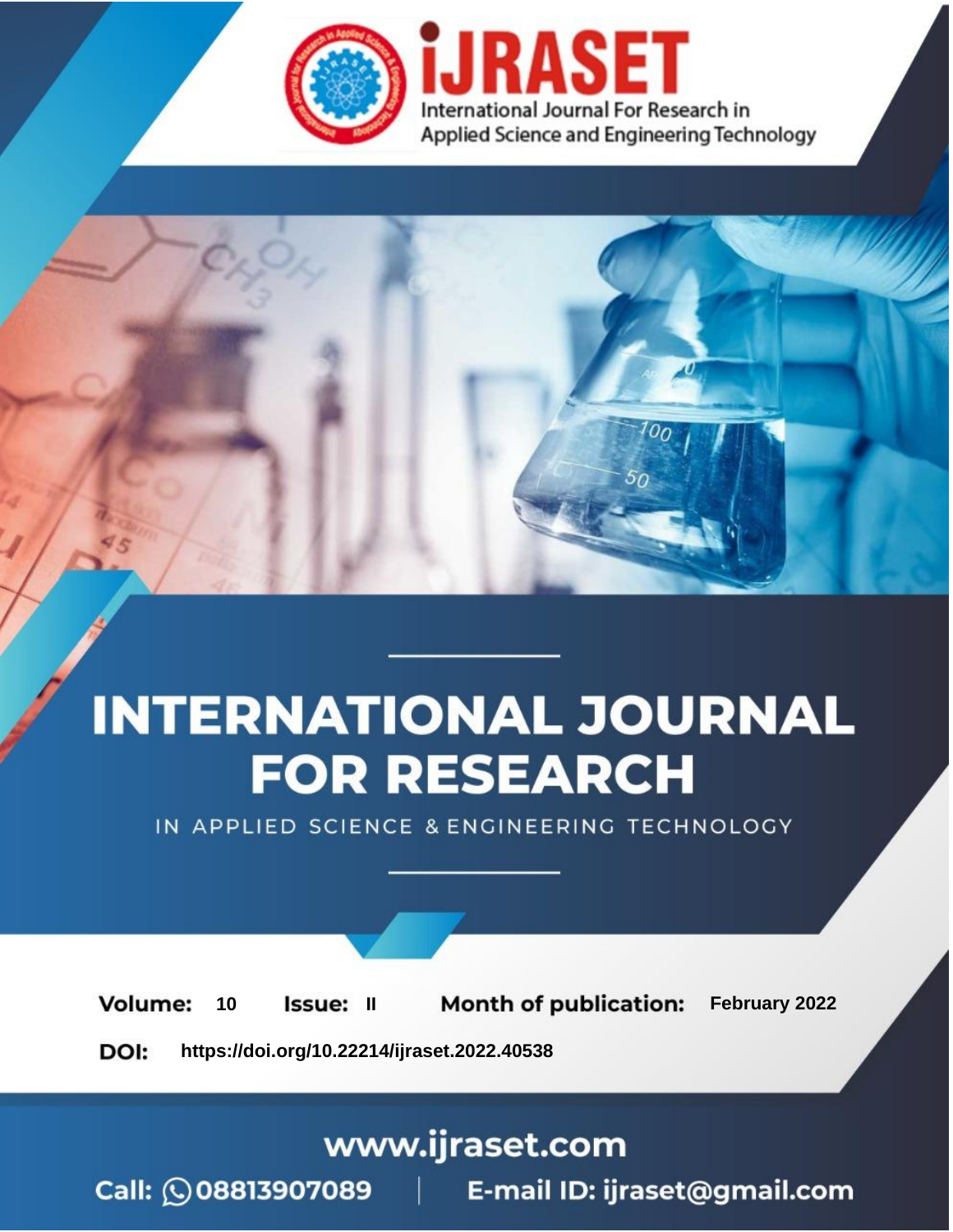

International Journal for Research in Applied Science & Engineering Technology (IJRASET**)**

 *ISSN: 2321-9653; IC Value: 45.98; SJ Impact Factor: 7.538 Volume 10 Issue II Feb 2022- Available at www.ijraset.com*

### **Online HealthCare System**

Nijhum Mohapatra<sup>1</sup>, Dr. Bhuvana J<sup>2</sup>

*1 Student, Department of Master of Computer Applications School of Computer Science & IT, Jain Deemed to Be University, Jayanagar 9th Block, Bengaluru, Karnataka– 560041, India. <sup>2</sup>MCA Coordinator, Department of Master of Computer Applications School of Computer Science & IT, Jain Deemed to Be University, Jayanagar 9th Block, Bengaluru, Karnataka– 560041, India*

*Abstract: Today`s technology offers many online services in almost every field. From those fields Healthcare is one of them. However, in this pandemic it is very difficult to obtain the consultation with the doctor for every health problem so to overcome this problem the Online Healthcare System can be implemented. This Web application contains features like manage patient details, doctor`s detail, schedule appointments, view reports, online payment and some additional features like videos for "yoga and exercise" and a "Chatbot", Which is a type of software that used to redirect the conversation between human beings and users which will help people to provide details according to their queries in a productive way.*

#### **I. INTRODUCTION**

The Online Healthcare System is a way of obtaining medical care for the problem with minimum hospital visits. It gives us advantages like booking Appointments, consulting a doctor, viewing test reports right from the comfort of our homes without actually going to the hospital. The Online Healthcare system provides us with an option for different users using the website like Patients, Doctors, Administrator, Pathologist, Pharmacist, etc. As a Patient we can get solutions from looking for a doctor for treatment to booking appointments for getting a check-up, viewing reports of the tests performed, getting consultation of doctors about the report and present health status, booking medicines according to the prescription suggested by the doctor and also getting yoga, exercise suggestions from the doctors. Once registered the patients can get benefits of all this function from anywhere anytime from any device that they login to. As a doctor this project helps them to keep a record of their patients with all their medical details and their current status with their reports and prescription. As an administrator user, they will be able to manage doctors, patients' data along with all other data like appointment, pathologist, etc. As a pathologist, they can login, see the test request, upload the test reports after completion of tests. As a pharmacist they can view prescriptions about medicines requested, and ship with the necessary medicines to the patients. Another feature of this project is chatbot integration which provide instant 24\*7 solutions to all the queries that the users of the website have regarding any process. The last module is physical activity where a patient gets access to videos and other content according to their doctor's recommendations and practices it.

#### **II. RELATED WORKS**

A variety of literature is available related to the healthcare system. A few of the related work is discussed below.

The paper entitled "Hospital Management System Using Web Technology" describes an idea of such a web-based platform that eliminates the need of paper prescriptions in the hospitals that proposes e-medical management which will increase the efficiency of patient's management, schedule management of the doctors and give universal access to the patient's data anywhere in the hospital.[1]

Another paper "Hospital Management System" describes the purpose of developing a computerized hospital management system that will upgrade the quality of information management and efficiency of the hospital employees.[2]

The paper entitled "Design and Implementation of Hospital Management System" describes the system and customized application on the hospital management system. The management of the patient will be very much easier, efficient and less time consuming. It will be easy for the doctors and patients to access the records and reports that are already present in the system. The patient details are already present in the database while registration so there is no need to fill a form during emergency cases. It will help to reduce many manual efforts, time taken and cost.[3]

The above papers are giving the overview of literature surveys related to the healthcare system. By implementing this system, the management of the patients will be much easier, efficient and less time consuming. It will be very much easier, efficient and less time consuming. It will be easy for the doctors and patients to access the records and reports easily.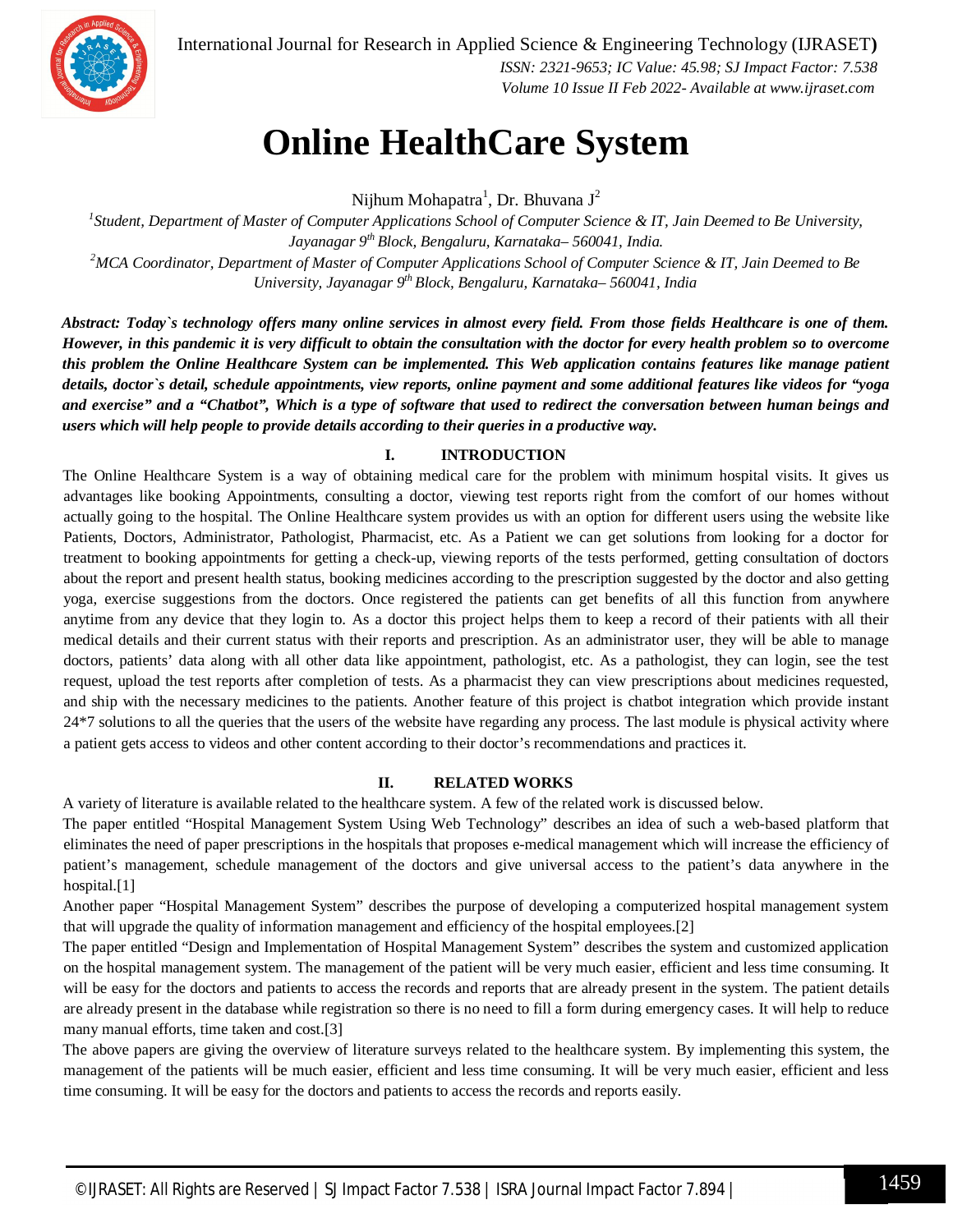International Journal for Research in Applied Science & Engineering Technology (IJRASET**)**



 *ISSN: 2321-9653; IC Value: 45.98; SJ Impact Factor: 7.538 Volume 10 Issue II Feb 2022- Available at www.ijraset.com*

#### **III. PROBLEM FORMULATION**

The existing system is efficient but:

In case of any inquiry user have to visit the hospital and have to wait in a queue which is a time-consuming process: Ex: If a patient wants any inquiry related to their problem either they have to call or visit the hospital. However, this is not convenient. Because of this people are not getting information easily.

People are not getting all the facilities related to their treatment. Ex: In case a patient is prescribed for some physical activity like yoga and exercise they have to search for different places for that which is not convenient for everyone.

#### **IV. PROPOSED SCHEME**

In this work, we are working to implement a system which will help the user to obtain medical care without visiting the hospital. The system provides option for different users using the website like patients, doctors, administrator, pathologist, pharmacist. If the user is login as a patient, then they get solution from booking appointment of getting a check-up, viewing reports of the tests performed, booking medicines according to the prescription suggested by the doctor like yoga and exercise suggestions from the doctors. Doctors can view appointment lists, can upload prescriptions and can view reports.

In pathologist module the staff will view the test request from the patient and upload reports. In pharmacy module, the staff can view the prescription of the patient and shipping with the necessary medicines to the patients. Chatbot is another module which will provide 24\*7 solutions to all the queries of the user.

Another and most important module is the admin module where the administrator can manage all the data of the application.

This proposed system will offer an engaging way to communicate with patients and provide them with timely information. Integrating a physical activity module into the website will be really beneficial for the users as it gives them an option to opt for the feature without actually going anywhere. They will also not be required to search for different websites or places for their consultation regarding any issues on this matter.



Figure 3.1: Flow diagram

#### **V. CONCLUSION**

In this paper, Healthcare can have potential to address the social determinants of health through universal access and through its contribution to empowerment. Implementation of an online healthcare system project helps to store all kinds of records, provide coordination and user communication, implement policies, improve day to day operations, arrange the supply chain, financial and human resources and market hospital services.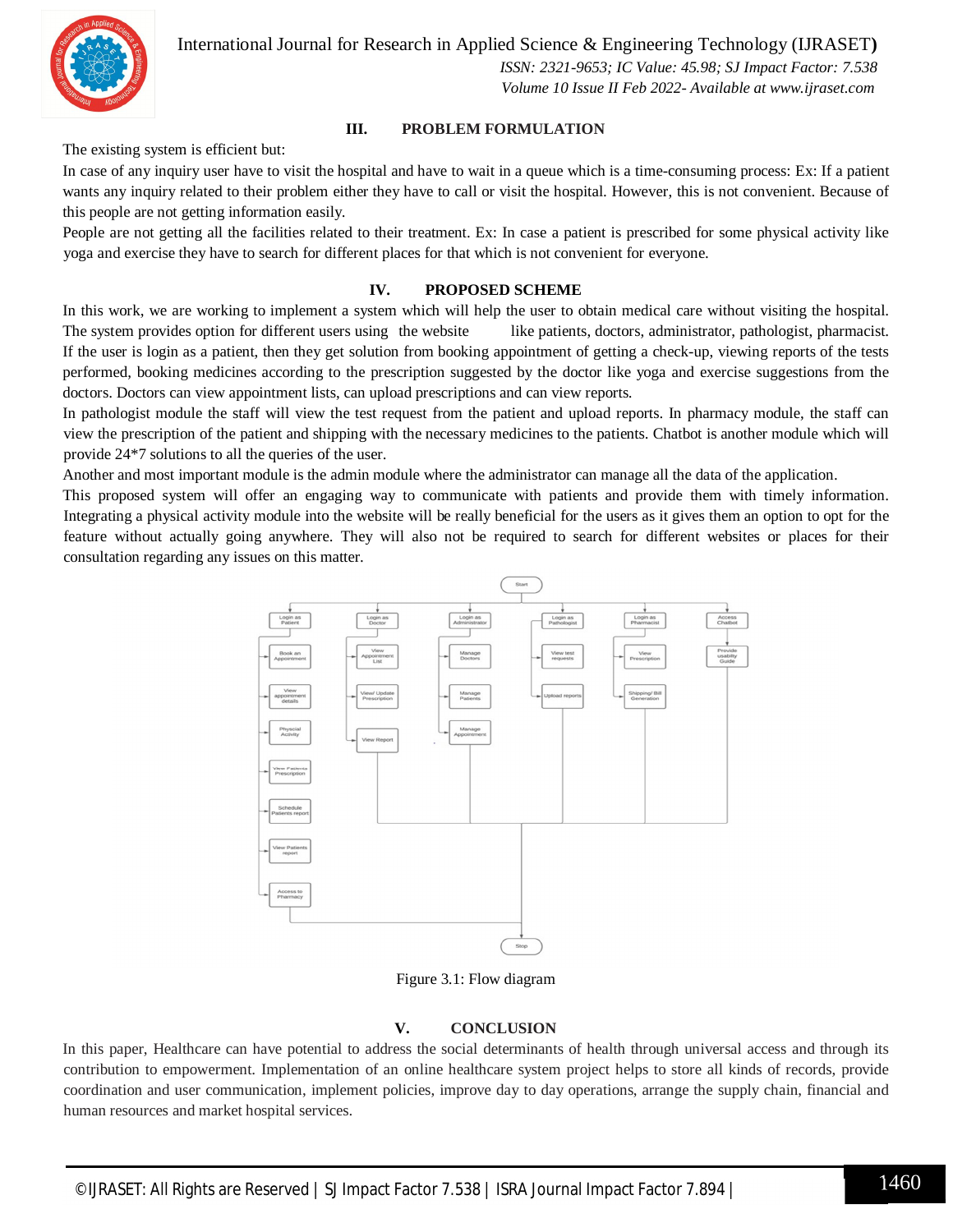



 *ISSN: 2321-9653; IC Value: 45.98; SJ Impact Factor: 7.538 Volume 10 Issue II Feb 2022- Available at www.ijraset.com*

#### **REFERENCES**

- [1] Kotapati Saimanoj, Grandhi Poojitha, Khushbu Devendra Dixit, Laxmi Jayannavar "Hospital Management System using Web Technology" 2020, REVA University, Bengaluru, India.
- [2] MARLOU J. MATARLO, JOHN BARTH J. ONIOT "Hospital Management System" 2018, Southern Philippines Agri-Business and Marine and Aquatic School of Technology, Malita, Davao Occidental.
- [3] Olusanya Olamide.O, Elegbede Adedayo. W and Ogunseye Abiodun. A "Design and Implementation of Hospital Management System Using Java" 2019, Department of Electrical / Electronic and Computer Engineering, College of Engineering, Bells University of Technology, P.M.B.1015, Ota, Ogun State. Nigeria.
- [4] Pranjali Anpan, Roshni Udasi, Susneha Jagtap, Shon Thakre, Chalika Kamble "Hospital Management System" 2020, Student, Dept. of Computer Science Engineering, Datta Meghe Institute of Engineering, Technology & Research, Wardha, Maharashtra, India.
- [5] Gunjan Yadav, Parth Lad, Parul Pandey, Tejaswi Kolla "Advanced Hospital Database Management System" 2016, Department of Information Technology, Atharva College of Engineering, Mumbai, Maharashtra, India.
- [6] Lekha Athota, Vinod Kumar Shukla, Nitin Pandey, Ajay Rana "Chatbot for Healthcare System Using Artificial Intelligence" 2020, Student, Bachelor of Science Information Technology Amity University, Dubai, UAE, Department of Engineering and Architecture Amity University, Dubai, UAE, Amity Institute of Information Technology, Amity University Noida, UP, India, AIIT, Amity University Uttar Pradesh Noida, India.